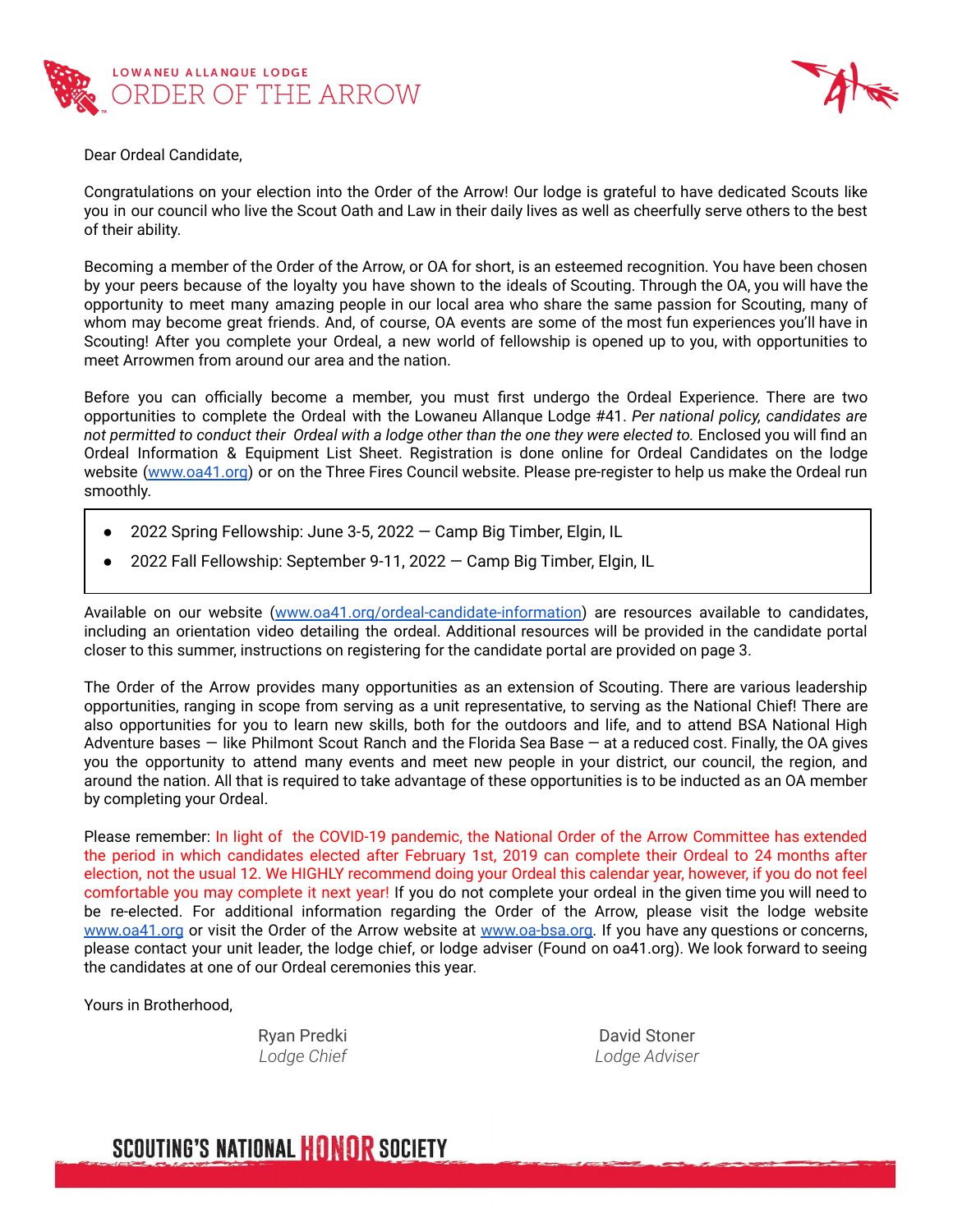



### The Ordeal

The next step of the Induction, called the Ordeal, is the first step toward full membership in the Order. During the experience, candidates maintain silence, receive small amounts of food, work on meaningful service projects, and sleep apart from other campers. The Induction experience is an inward journey designed to teach deeper, more personal meanings of the Scout Oath and Law. All candidates for membership MUST complete the Ordeal at one of the opportunities listed below.

| • 2022 Spring Fellowship Ordeal | June 3-5, 2022 at Camp Big Timber, Elgin IL       |
|---------------------------------|---------------------------------------------------|
| 2022 Fall Fellowship Ordeal     | September 9-11, 2022 at Camp Big Timber, Elgin IL |

Pre-register.... It is simple and easy – go to [www.oa41.org,](http://www.oa41.org) Your check in at the event will be faster. On-site Registration begins at 7:00pm for the fellowship events. You should arrive at camp no later than 8:30pm.

### Equipment List

- BSA Medical Form (Parts A & B) & any medications
- Work Gloves & Work Clothes (we may be painting)
- Scout Uniform (Required)
- Extra Clothing (for Saturday night)
- Rain Gear, Jacket, or Coat (remember a Scout's 10 essential items?)
- Sleeping Bag (appropriate for the weather conditions)
- Tent (to be used after the completion of the Ordeal Ceremony only)
- Boots are recommended or sturdy shoes (remember the grass does get wet in the morning and we will be working during the Ordeal)

The Ordeal candidate will be provided food, eating utensils, and a drinking cup. They are not to bring any of these items. During the Ordeal the candidate will receive very small portions of food during the day followed by a large evening meal prior to the Ordeal Ceremony. All Ordeal Candidates receive the same amount of food as this is part of the Induction experience. The food provided during the work day will meet minimum daily requirements of nutrition. Candidates with health restrictions should provide the information on the BSA Medical Form and notify the Lodge prior to the event. The Ordeal Induction is designed that all candidates may participate.

Ordeal Candidates will sleep under the stars the first evening. The candidates may use a ground cloth and sleeping bag the first evening. No additional camping equipment is allowed during the candidate's Ordeal. After the completion of the Ordeal Ceremony the new Ordeal member will use a tent to sleep in. Scout uniforms or Scout activity shirts are to be worn at all times except during work projects. No civilian clothing is permitted at the Order of the Arrow events except during work projects.

If you have any general questions or concerns, please contact a member of lodge/chapter leadership, who may be found on the contacts page. You may also contact the Lodge Adviser, David Stoner, for any OA inquiry.

"He who Serves his fellows is, of all his fellows, greatest" - E. Urner Goodman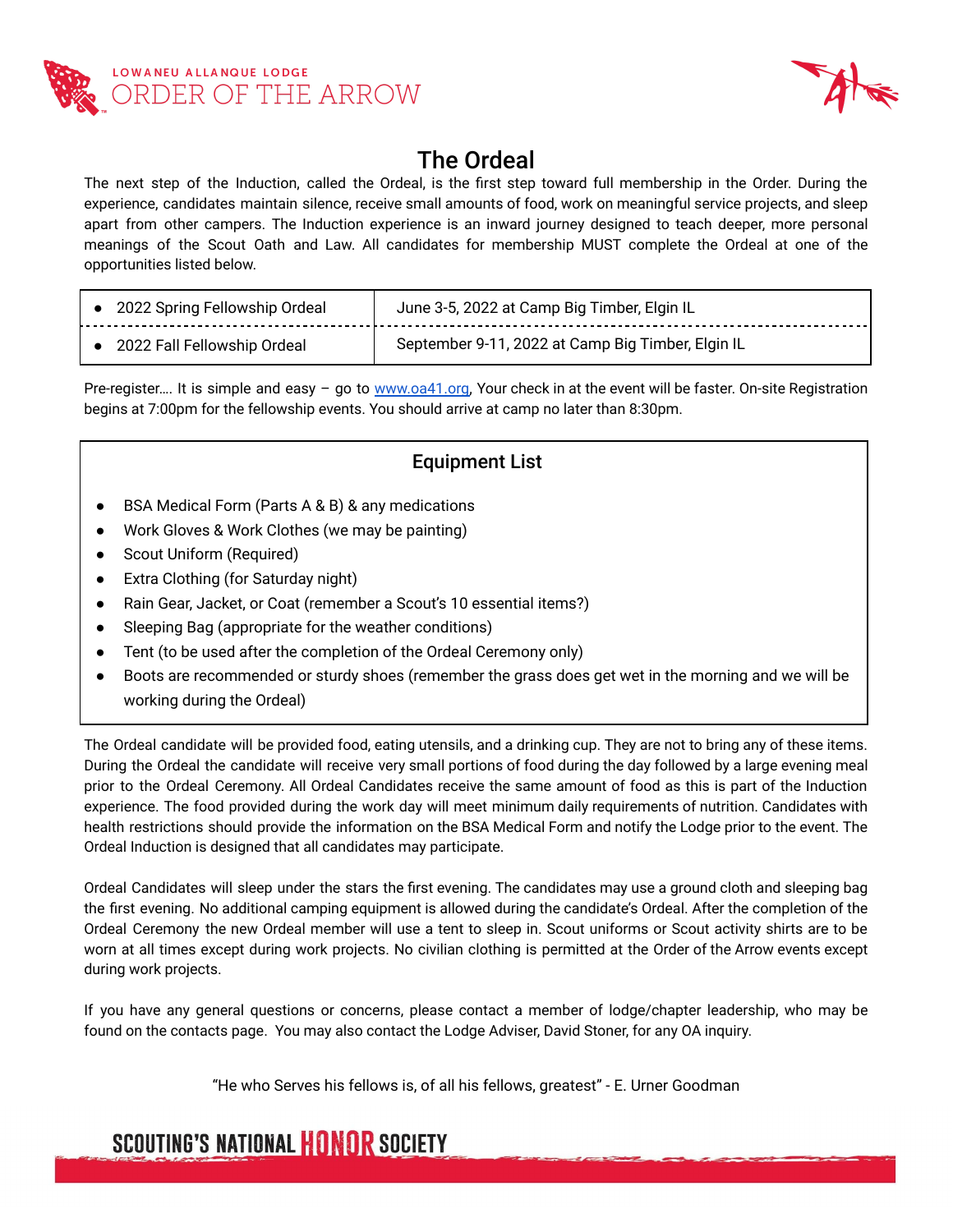



### Member/Candidate Portal

Soon, you will be invited to create a candidate portal account with the Lowaneu Allanque Lodge. This portal is designed to provide candidates with important information regarding our upcoming ordeals as well as provide you with a library of resources once you have been inducted into the Order of the Arrow.

This invitation will be sent from [no-reply-127@lodgemaster.oa-bsa.org](mailto:no-reply-127@lodgemaster.oa-bsa.org) to the email provided to us by your unit leader shortly after your election, we will not contact you from any other email.

Upon receiving an account invitation, you will be instructed to create an "ArrowID" account. This account system is used to access the membership portal as well as register for any region & national events if you choose to attend any as an arrowman.

This is an optional system all ordeal candidates are invited to enroll in!

|               | BOY SCOUTS OF AMERICA*<br>ORDER OF THE ARROW                                                                                                                         |
|---------------|----------------------------------------------------------------------------------------------------------------------------------------------------------------------|
|               | LOWANEU ALLANQUE LODGE<br>ER OF THE ARROW                                                                                                                            |
|               | Claim your Lowaneu Allanque Lodge portal account                                                                                                                     |
| button below. | Candidate, please claim your Lowaneu Allanque Lodge portal account by clicking the                                                                                   |
|               | <b>Claim Account</b>                                                                                                                                                 |
|               | Alternatively you can claim your account by going to http://portal.oa-bsa.org, logging in,<br>clicking 'Have an Invite', and entering the following code:            |
|               | 00000000                                                                                                                                                             |
|               | @ 2020 Order of the Arrow, Boy Scouts of America, All rights reserved.                                                                                               |
|               | You are receiving this email because you have been invited by Lowaneu Allangue Lodge to use the OA Member Portal.<br>Three Fires Council #127, Boy Scouts Of America |
|               | 415 N. Second St., St. Charles, IL, 60174-9990                                                                                                                       |
|               | www.oa41.com I                                                                                                                                                       |
|               |                                                                                                                                                                      |
|               |                                                                                                                                                                      |



If you need any assistance or have any questions regarding the member portal, please reach out to the lodge secretary [\(sec@oa41.org](mailto:sec@oa41.org)).